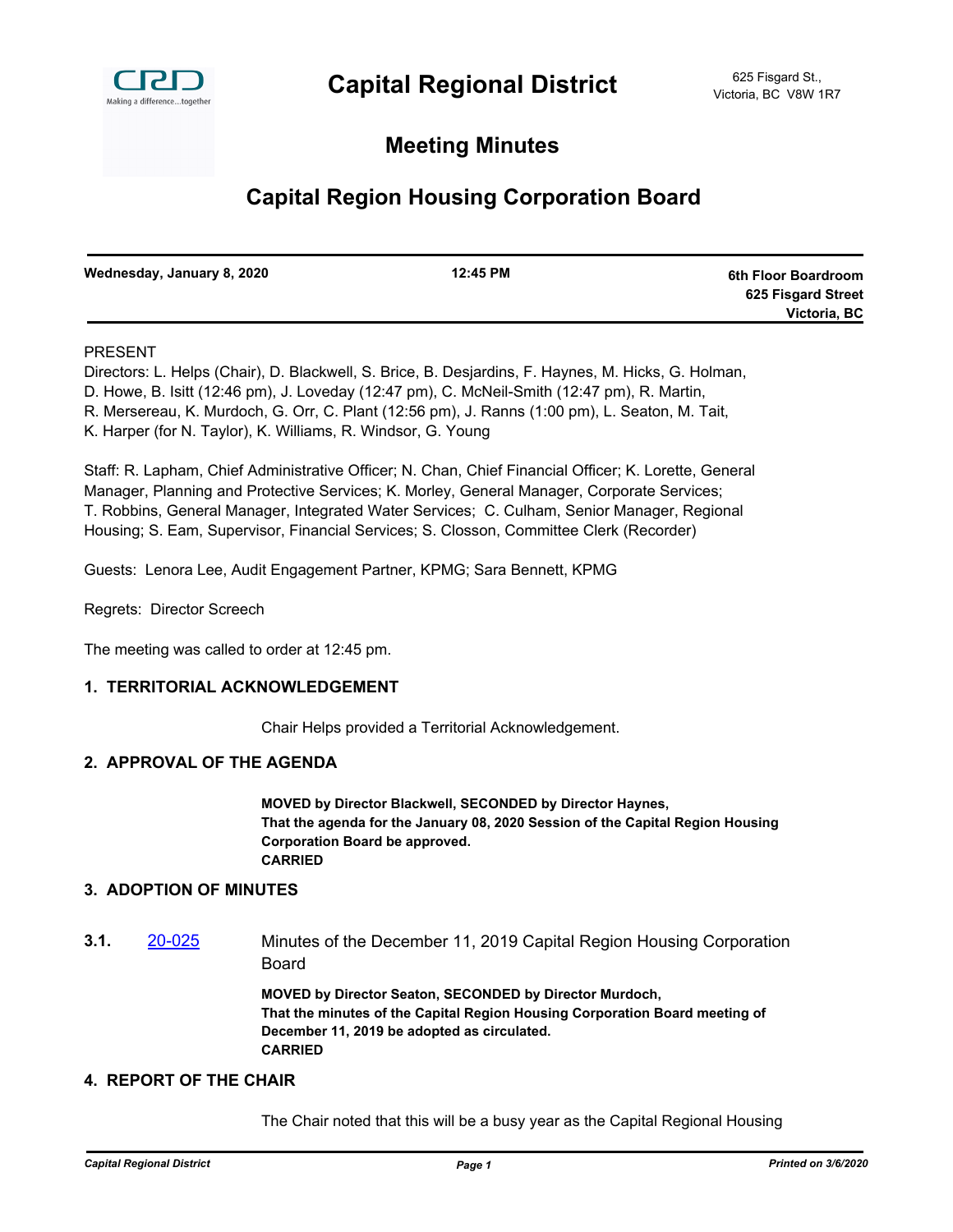Corporation through the Regional Housing First Program have a number of units under construction and our mandate as a CRD Board is to get another 1100 units under construction by 2021 and also to secure \$30M to build the remaining units.

#### **5. PRESENTATIONS/DELEGATIONS**

### **5.1 Presentations**

**5.1.1.** [20-037](http://crd.ca.legistar.com/gateway.aspx?m=l&id=/matter.aspx?key=6171) Capital Region Housing Corporation 2019 Audit Planning Report, Lenora Lee, Audit Engagement Partner, KPMG

N. Chan introduced the presentation to the Board.

L. Lee spoke to the presentation of the Audit Planning Report.

Discussion ensued on the following:

- process for qualifications of subsidized tenants
- audit process

#### **5.2 Delegations**

There were no delegations.

#### **6. CONSENT AGENDA**

There were no items for consideration under this section.

#### **7. ADMINISTRATION REPORTS**

There were no administration reports.

## **8. REPORTS OF COMMITTEES**

**8.1.** [20-006](http://crd.ca.legistar.com/gateway.aspx?m=l&id=/matter.aspx?key=6140) Capital Region Housing Corporation 2019 Audit Planning Discussion

Discussion ensued on the following:

- process change mechanism options
- current sampling scope

**MOVED by Director Tait, SECONDED by Director Mersereau, That the Capital Region Housing Corporation 2019 Audit Plan developed by KPMG be approved. CARRIED**

## **9. BYLAWS**

There were no bylaws for consideration.

### **10. NOTICE(S) OF MOTION**

There were no Notice(s) of Motion.